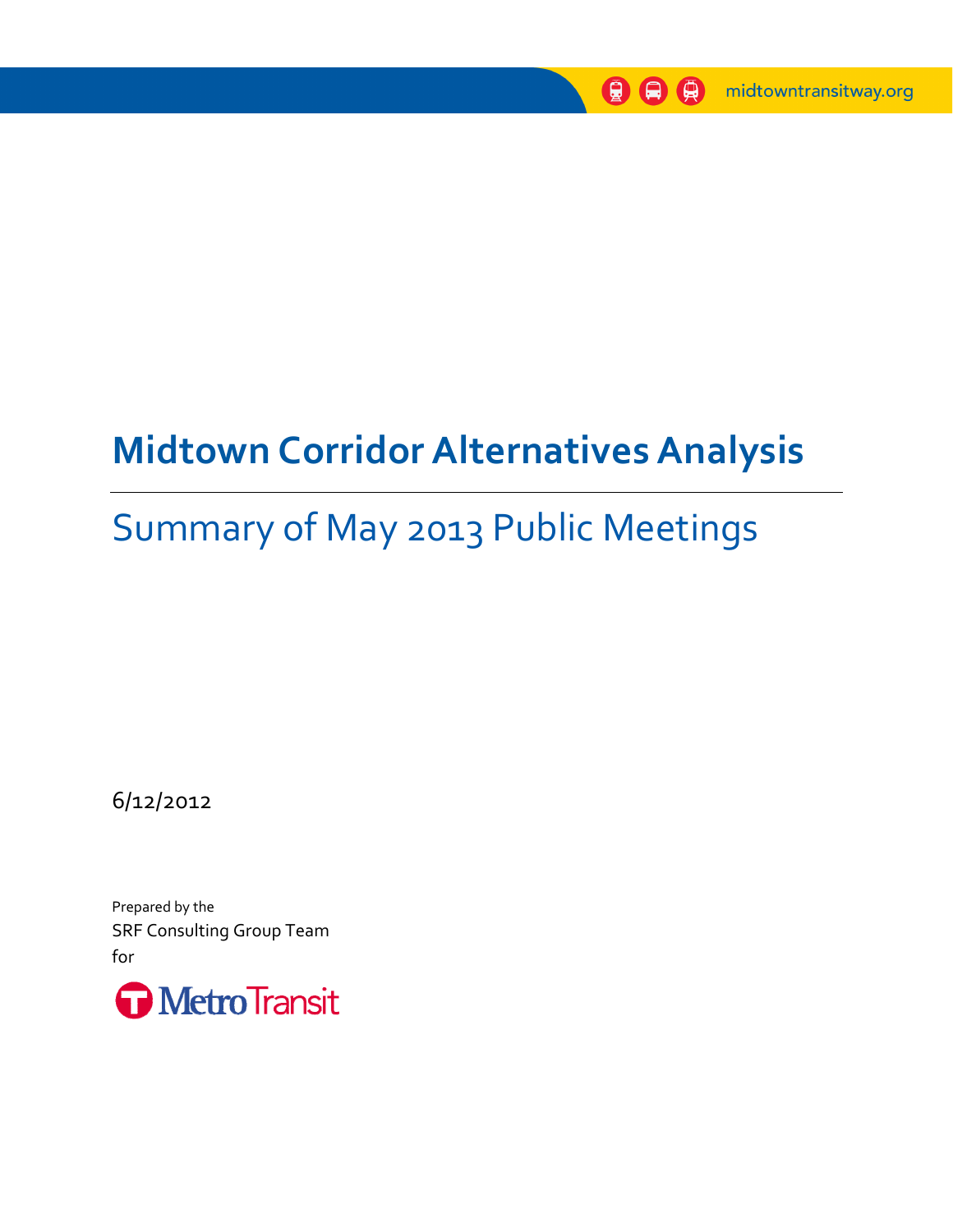## **Table of Contents**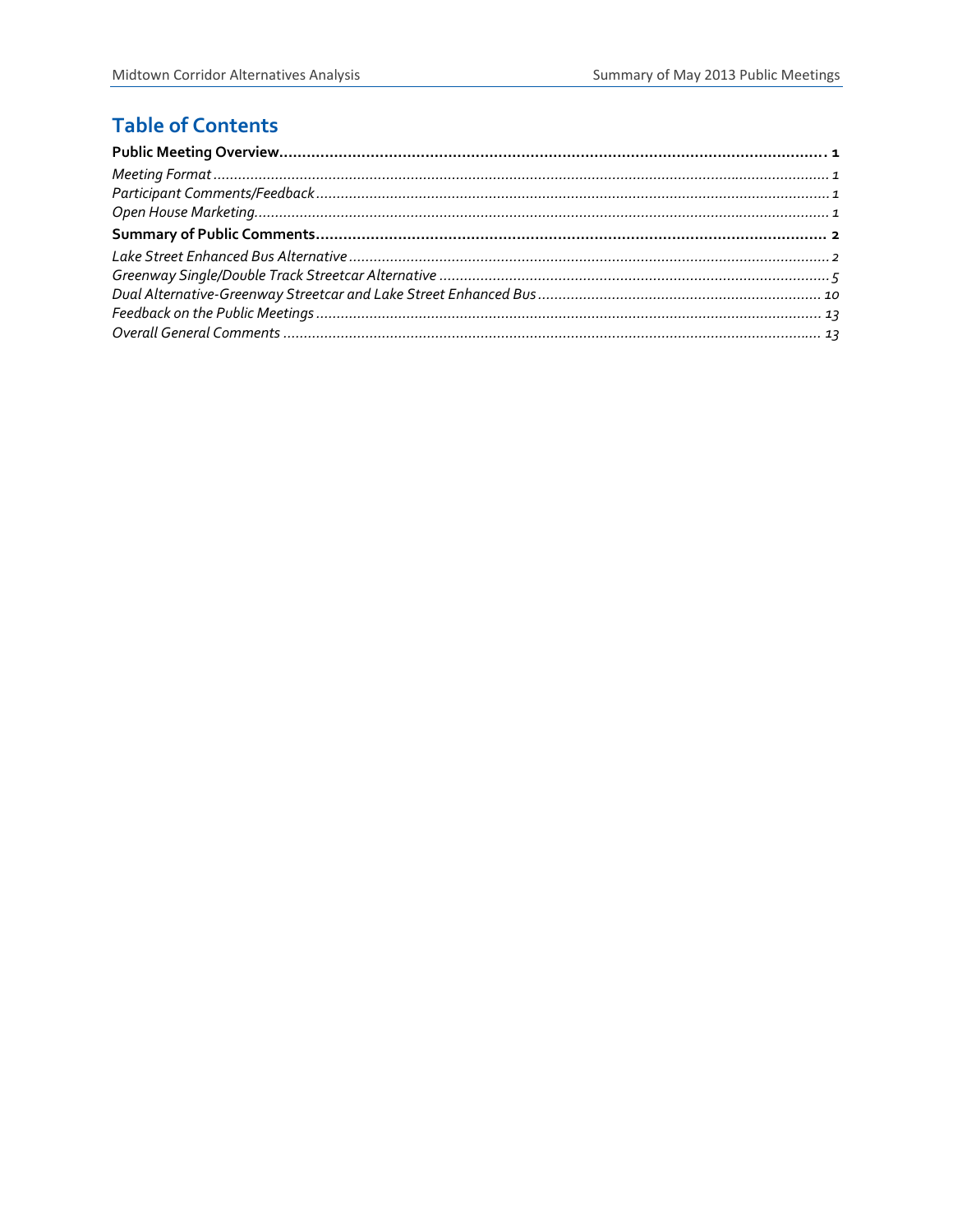## **Public Meeting Overview**

Two public open houses were held for the Midtown Corridor Alternatives Analysis in May 2013. The purpose of these open houses was to provide information about the study and gain public input on:

- The screening process of the alternatives.
- The three alternatives moving forward for further analysis.

The open houses were held at:

| Date/Time             | <b>Location</b>            | Attendance* |
|-----------------------|----------------------------|-------------|
| May 21, 2013          | <b>Colin Powell Center</b> | 50          |
| $6:00$ PM $- 8:00$ PM | <b>Minneapolis</b>         |             |
| May 23, 2013          | <b>Whittier Clinic</b>     | 53          |
| $6:00$ PM $- 8:00$ PM | Minneapolis                |             |

\*Attendance does not include Metro Transit staff and consultant staff, but does include Technical Advisory Committee and Policy Advisory Committee members who signed in at each location. Attendance numbers may not include some spouses who did not sign in.

### **Meeting Format**

Each meeting was two hours in length and conducted in an open house format with visual display boards. Opportunities were provided to solicit written information and input from attendees. Metro Transit staff and consultants were available to answer questions. A Spanish interpreter and Somali interpreter were on hand if needed.

## **Participant Comments/Feedback**

Written comments/feedback on the screening process and the three alternatives that are moving forward in the study were collected by placing a flip chart alongside the boards related to these topics. In addition, written comments were collected via post-it notes on the three map plots for the three alternatives. A comment sheet was also provided and requested responses to the following questions:

- 1) What are your thoughts about enhanced bus on Lake Street?
- 2) What are your thoughts about singe/double track streetcar in the Midtown Greenway?
- 3) What are your thoughts about a combination of both single/double track streetcar in the Midtown Greenway AND enhanced bus on Lake Street?

## **Open House Marketing**

The open houses were advertised on Metro Transit's website, Facebook account and Twitter account. Flyers (which included Spanish and Somali translations) were distributed electronically to Technical Advisory Committee and Policy Advisory Committee members, as well to neighborhood organizations and business groups. These groups sent the flyer/open house information through newsletters and/or list serves. Metro Transit staff provided a news release to the media. In addition, the flyer was provided at the following community events:

- Breakfast with Council Member Gary Schiff: Friday, April 26, 7:30 am‐8:45 am at Mercado Central
- 5th Precinct Open House: Tuesday, May 14, 5 pm-7 pm at Minneapolis 5th Precinct Police Station

The Minneapolis Neighborhood Outreach staff also distributed the meeting flyer to their networks including their contacts in the Somali, Latino and American Indian communities.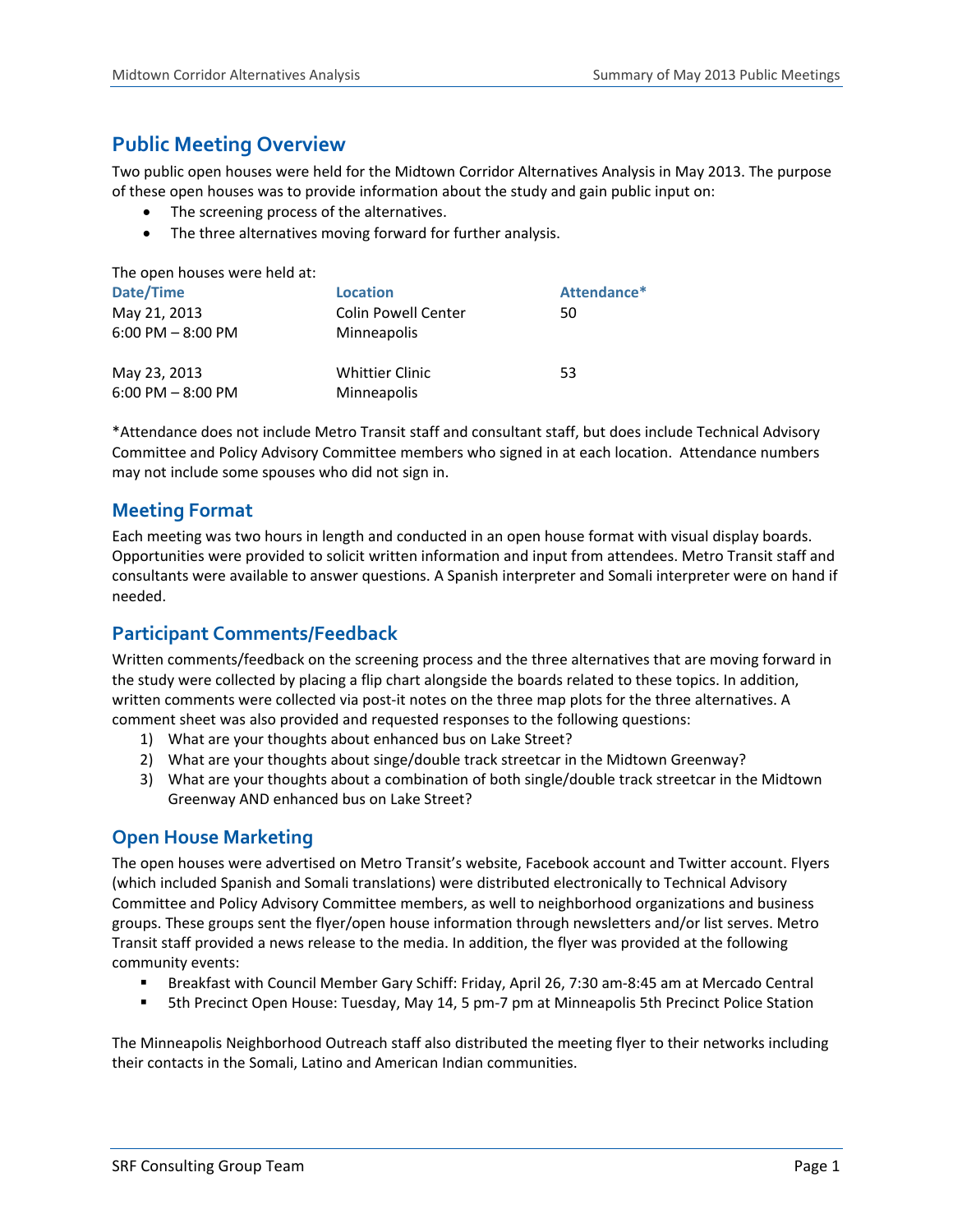## **Summary of Public Comments**

The following is a summary of written comments received at or shortly after the public open houses. From the May 21 open house, 20 comment sheets were submitted; 30 comment sheets were submitted at the May 23 open house. As of June 5, two comment sheets were received after the public meeting. Comments also include those posted on map layouts of the alternatives and comments collect on flip charts.

The comments are organized by general topics with subtopics included where applicable.

## **Lake Street Enhanced Bus Alternative**

#### **Development‐Lake Street**

- It will not stimulate TOD [Transit Oriented Development] the way steel rails would.
- Enhanced bus is just a big can! Streetcar will support TOD!
- Does not bring economic development, better for poor and disabled people, cost effective, not sustainable!!!

#### **Extension to St. Paul‐Lake Street**

- Do it and do it right! Off-bus fare payment, all door boarding from curb bump outs, run the bus all the time, all the way to St. Paul, and don't add more stops.
- I would use this alternative only for trips to St. Paul.
- I think it is a good idea, especially between Hiawatha and St. Paul, however, I doubt that it will be significantly faster than the 21.
- Yes I agree with it but it MUST go all the way to Snelling/University --- many people in South Minneapolis work in St. Paul, it would be very unfortunate to not have it run all the way to St. Paul.
- Yes! I like it IF it goes to Midway, My favorite. I like seeing my destinations through windows.
- I like it! It's low cost, low-impact on Lake, no-impact on the Greenway, and flexibly for the future. But if it stops at Hiawatha, it's not much use. Bike or slow bus will get me that far. Extend to the river! Extend to St. Paul!

#### **Service Timing‐Lake Street**

- $\bullet$  Hard to see how it will be a fast alternative as it's in traffic even with timed lights.
- Too slow to attract Allina/Abbot-Northwestern and Wells Fargo employees; won't transfer from LRT to "slow" bus
- This is likely to be too slow an congested to attract strong ridership
- There is already too much traffic. Would adding more bus traffic actually improve it?
- Bus, even enhanced, could not be faster than a car, which takes quite a while from west Lake to Hiawatha, especially in rush hour
- It is a good idea but the buses will still not be able to travel faster than traffic, so it is inadequate as the only solution.
- Lake Street is already congested, would enhanced bus even decrease travel times?
- Will the option be faster than current bus service on Lake St?
- *Posted on map next to Lyndale Ave Station*: There are 38 stop and go signals between West Calhoun and Hiawatha. How can signal priority work on all of them?
- *Posted on map next to Chicago Ave*: Will Abbot Northwestern employees and Wells Fargo employees take SW or Hiawatha LRT then transfer to a slow bus?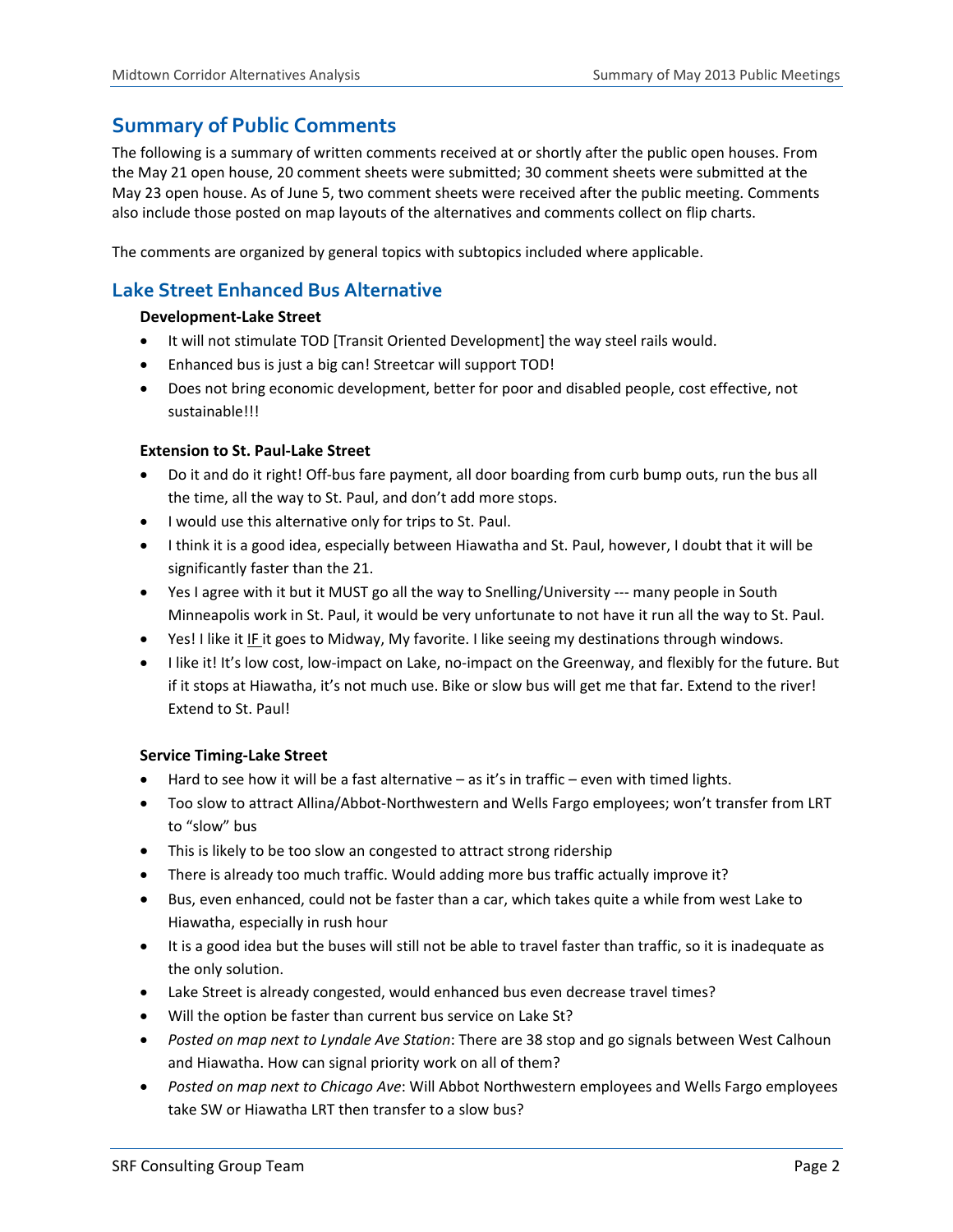#### **Traffic Congestion‐Lake Street**

- I think it would likely worsen congestion and commute on an already congested street.
- Won't make any difference the motor vehicle congestion will still obstruct it.
- Concern about if adding enhanced bus would increase congestion on Lake and if that would spill over onto  $31<sup>st</sup>$  and  $32<sup>nd</sup>$ .
- This would be a welcome addition to make the system more robust but is not sufficient on its own due to the car traffic already on Lake.
- Concerned it'll further clutter Lake St.
- *Posted on map next to the West Lake Station*: The Congestion here is already HORRIBLE! 39,500 vehicles per day - #1 busiest HC road and you want to add ANOTHER bus line!! How crazy is that!!

#### **Station Location‐Lake Street**

 *Posted on map next on east side of Midtown station* – Why does it stop here? Need it east of Hiawatha.

#### **Support of Alternative‐Lake Street**

- More is better, and I agree the street can't currently support a reduction in lane space. I would support this in connection with a rail option.
- I think it's a great idea!
- Love it. A good use of existing structures and faster implementation. Money would be well spent.
- This seems more cost effective and practical than streetcar. It will accommodate a more diverse population and be more accessible.
- Very needed we are behind most cities in this area.
- Good idea.
- Strong support. People want to be on Lake St and Lake St. bus is slow
- I like the enhanced bus idea as long as there is some space to put luggage (I use the 21 bus to travel from my home to the LRT to the airport). It would also make sense to have the bike racks on the inside of the bus to save on some travel time.
- Enhanced bus would help improve transit in the short term but might not be a good long term solution. Enhanced bus may make sense on all high-frequency corridors in Minneapolis and St. Paul
- I think enhanced bus is a good idea in general and should be applied broadly to routes that are currently busy and/or slowed by traffic. It's a no brainer to implement on Lake Street, absent any better options.
- I am in favor of anything that gets people to not use cars. It's hard to imagine bus travel on Lake being chosen by travelers who have other choices.
- The option I would definitely prefer.
- Very good idea. I would use it every day.
- Great idea! Really necessary buses are too slow- and worth the money as reasonable financially.
- I like it! I agree that a trolley has more tourist value, but a BRT option is also great.
- BRT will provide access for more people, not destroy Greenway and much much cheaper!
- Stick with the bus cheaper. Too much traffic to handle tracks.
- Enhanced bus to St. Paul no RAIL alternative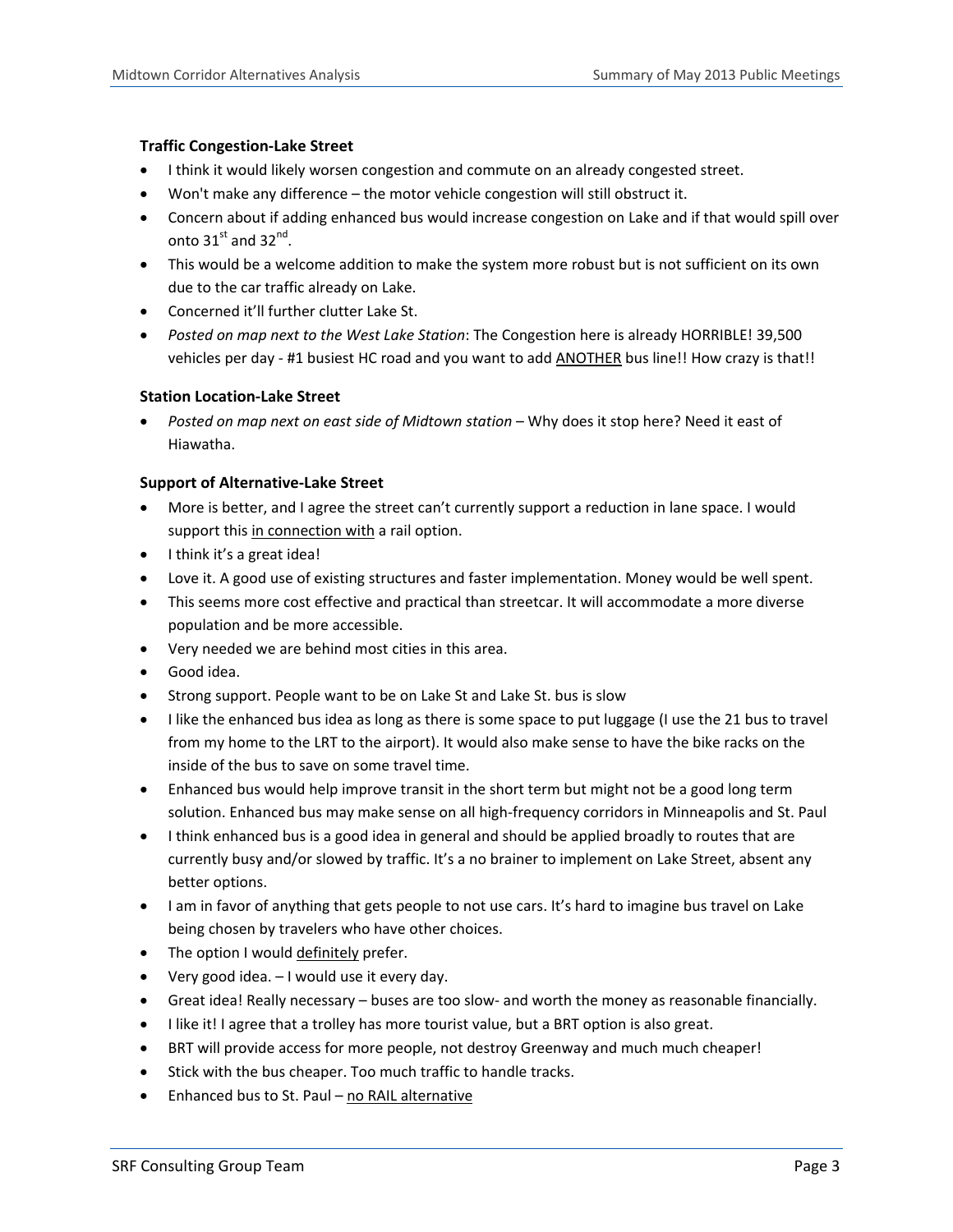#### **Opposition of Alternative‐Lake Street**

- It should not be done. From wherever you are on Lake Street, there are already faster ways to reach the green line by the current bus system.
- Interesting but not my preferred solution.
- The enhanced bus is not worth the investment if we are thinking far into the future. We need something fast, reliable and permanent – and that is not another bus.
- Not too interested in it, but if streetcar alternatives failed, it would be the next best option.
- #2 choice. Only if a streetcar is unfeasible would I recommend this option. While bus transit could be improved on Lake – increasing the vehicular orientation of Lake Street should be a long-term goal and argument against this option.
- I think this would make minimal improvement.
- No enhanced, Better Greenway, Faster Transit Greenway
- If enhanced bus is all we can get east of Hiawatha, then I guess "yes" on that segment. I'm still in favor of using the max money on streetcars West of Hiawatha.
- I ride the 21 and the 53 with some frequency. Enhanced bus a poor substitute for streetcar, especially for stimulating TOD.
- Double/single track Buses hold up metro urban street traffic enough let's NOT add more or change up routes – let's do trains – however keep transit options for bicycles
- As an urban driver, the thought of additional buses make me nuts. I support mass transit but let's remove vehicles rather than add them.
- This is not just about moving people. IT is also about creating delightful ways to get around. Enhanced bus falls short of delight. People want to live in walkable, bikeable, transit sewed locales. Bus is not really transit  $-$  it's a big can.

#### **General‐Lake Street**

- Transit times; connections to intersections between stops; ridership estimates?
- More express busses.
- Already there. It's smooth.
- Could the enhanced bus stations be designed to serve both buses and future streetcars when the conversion makes sense?
- Enhanced bus should have roll on bicycle capacity. I don't bike because my back prohibits lifting my bike.
- Lake street drivers are generally inattentive and a danger to society and we must do all possible to reduce vehicle traffic and increase public transit for safety for all.
- In general I don't think it would add the convenience and speed of the other alternatives. The familiarity of bus transport might be more attractive to some.
- Would it be possible to build enhanced bus on Lake in a way that leaves the door open for streetcars in the future? As the city grows, they might become a better choice, and if we can do things now that reduce the cost later, that would make a switch easier.
- Number of customers that can see what businesses are on Lake St from the Greenway is zero. Number of customers that can see businesses on a Lake St Streetcar (tens of ?) thousands daily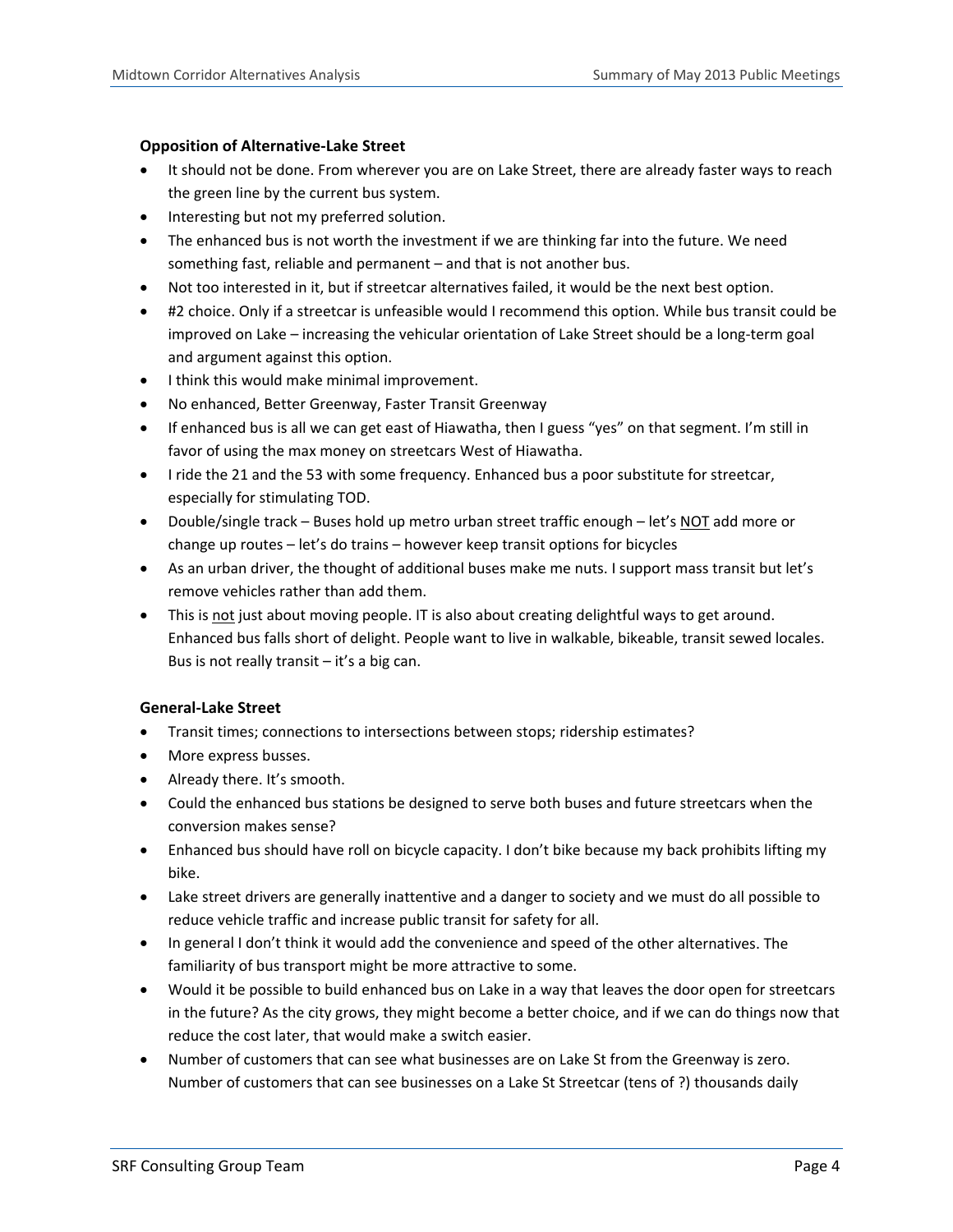- *Posted on map between Knox Ave and Hennepin Ave S Stations*: Will BRT turn from Lake to the Uptown Transit Station, then back to Lake? That maneuver takes 10 minutes by itself!!
- *Posted on map between Cedar Ave and Midtown Station* Why wouldn't I just drive this stretch instead of paying to take a bus? Railcar/Streetcar on the Greenway would save time and time equals money.

## **Greenway Single/Double Track Streetcar Alternative**

#### **Development‐Greenway**

- Nice, will stimulate some TOD, but not to the extent that streetcars on Lake would.
- Economic development.

#### **Turf Track**

- Please consider seriously a turf track, this is very important for the continued vitality of the corridor, which has become much more than a transit corridor, a real jewel for the city and he region.
- It would be positive to make it more active so it will be safer for cyclists/walkers. Its KEY to put turf on track, not remove any of the green.

#### **Connectivity‐Greenway**

- Connections to intersection between stops
- Access to businesses and other destinations on Lake Street.
- *Posted on map next to West lake Station:* Connectivity from West Lake Street to West Lake station and bus layout station.
- Concern that it would be inconvenient for many who live along the route and aren't simply trying to get from Lake Calhoun to Midtown Station.
- *Posted on map next to Calhoun Beach:* Could the ramp be on the south side instead of the north?
- *Posted on map next to Calhoun Beach:* What will connections be like to the surrounding amenities? Hope it is clear path or view to Lake Calhoun!
- *Posted on map next to Midtown Station:* This should connect to downtown St. Paul.
- *Posted on map east of Midtown Station:* Consider streetcars connection to connect to St. Paul streetcar study on Marshall.

#### **Accessibility‐Greenway**

- Only if it is 100% ADA Compliant with Wheelchair tie downs and restraints per SAE440.
- Harder for disabled people to use.

#### **Extension to St. Paul‐Greenway**

- Focus on the area between Hiawatha and West Lake for now rather than expanding the scope.
- Full East-West Trolley/Street Car Calhoun to downtown Saint Paul ASAP (no budget track please)
- *Posted on map next to Midtown Station:* What about Lake Street east of Hiawatha?

#### **Stations‐Greenway**

 *Posted on map next to Lyndale Station:* How will stations meet with street level (i.e. Lowered terrain for greenway trench vs. street level)?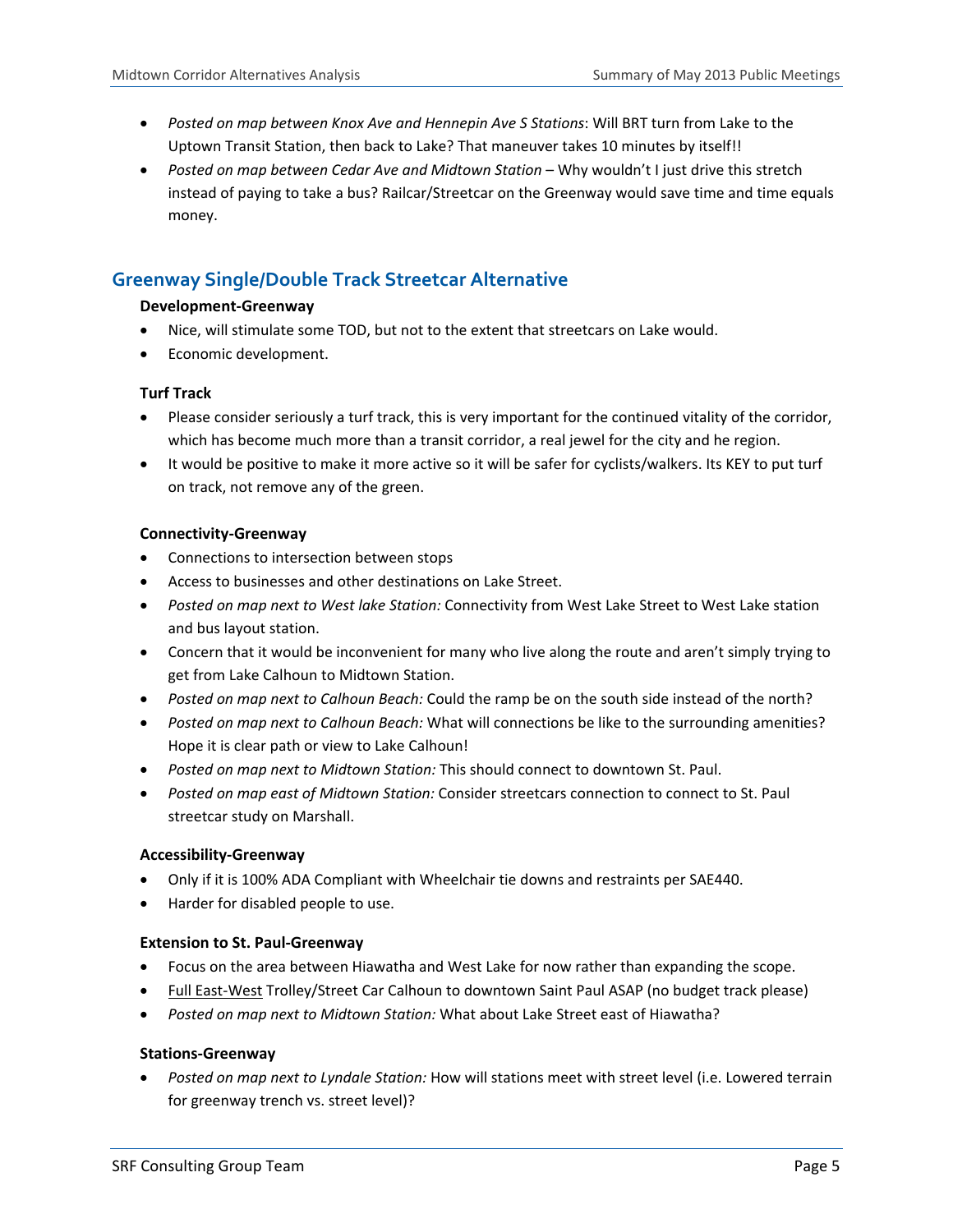- *Posted on map next to Lyndale :* New stations at places where they are not currently entrances to the Greenway. What does this mean? Will there be bike accessibility too?
- *Posted on map next to West lake Station:* How would both LRT and streetcar dock at the West Lake Station?

#### **Support of Alternative‐Greenway**

- Love it. I am a happy greenway cyclist and would love to share with a streetcar.
- The streetcar in the greenway would attract riders and "enhance" their days. Obviously transit links at places along the greenway have to make sense.
- This is my first choice.
- I like it. Quiet, clean, fast, classy. I'd eventually like to see this extended to St. Paul.
- #1 choice. This is the clear choice. The Greenway has built in benefits for the transit connection between bike/other modes. Linking the Greenway to Lake Street will balance the neighborhood and extend business reach.
- I love the Greenway as it is, but I think that the streetcar would provide the fastest service from Hiawatha to the SWLRT, much improving access to jobs in the SW suburbs for commuting city residents
- Preferred option. Will be faster the bus and attract people and development to the Greenway. Prefer turf track
- Like it No interference with current traffic brings more life to Greenway at all hours
- Best option, it would help build density along the line and work well with existing rail
- A Streetcar in the Midtown Greenway could offer a long‐term transit solution for the corridor that would provide a high level of transit service for the next 100 years
- A turf track streetcar on the Greenway will be fast. Increase safety in the trench by increasing people in the Greenway and also increase economic development in the Midtown Corridor due to the reliability of rail.
- I think starting with the Greenway would make the most sense. It would help spur further development along the Greenway
- I prefer this option. Properly designed, it would increase safety on the Greenway by bringing more people there. I would like to see this option also as a way to more fully use this cross town artery.
- I think this is a great option as it will leave Lake Street a little less congested and it will provide another transit option for those that don't feel comfortable riding the bus.
- This is a great idea since it can make use of grade‐separation for speed and safety.
- Great fast transit. Half of the Greenway it's been dedicated for transit for decades.
- Love it! We need regional transit maps that show an express rail line E-W through South Minneapolis connecting to two LRT lines, allowing more people to live without cars.
- This is a necessary addition to the existing runs for developing the public transit system in Minneapolis
- What a great way to update an older lifeline that helped build Minneapolis and make it great: to make it an even greater place to live.
- I think this is an excellent idea because it would provide dedicated right of way for the streetcar.
- Like it very much, assuming it'll work.
- Very positive, so long as the Greenway remains an East-West bicycle freeway.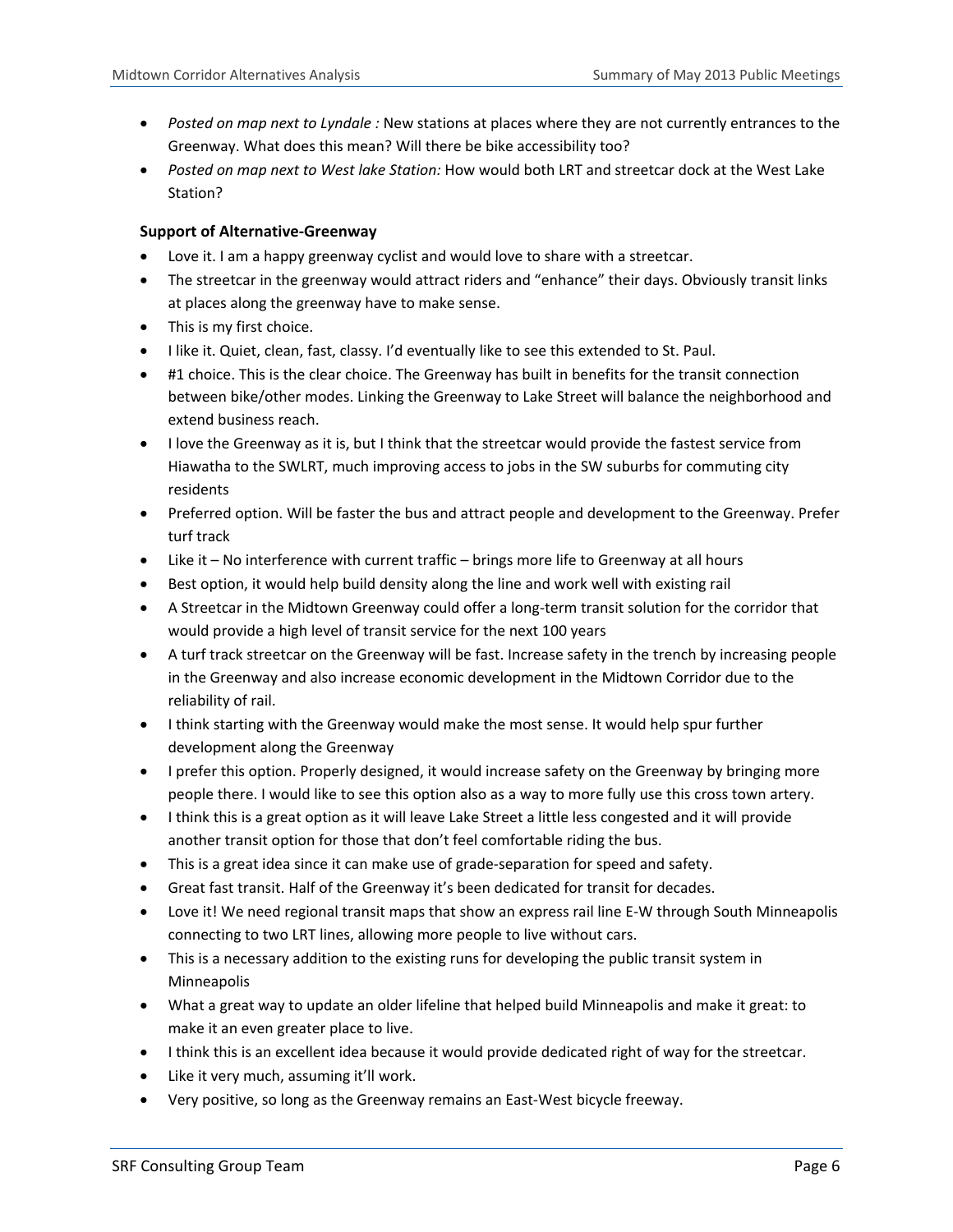- This would be a faster alternative; the single track segments would be imperative over the any double track.
- I think that could work as it will not add to existing traffic (take out tracks and now replace?)
- Yes if it is faster than Lake Street bus #21
- This would seem more efficient than the enhanced bus and once people use it I think they will realize its utility.
- The streetcar will be a very long-term investment, allowing for more businesses to build down to Greenway level, and improve the Greenway Area.
- Greenway Streetcar seems like the way to go!
- Agree that streetcar is the way to go with limited funding I think a streetcar on the Greenway would save enough time and provide enough ease-of-use to make it a preferred option.
- I find the streetcar option attractive. A new streetcar line or second one if Nicollet Central happens – would help establish a streetcar network in the Twin Cities. Plus, a streetcar on the greenway could potentially be extended east of Hiawatha.
- Streetcars will attract riders and they will enjoy their time in the Greenway.
- After riding a crowded bus after several business trips, I definitely see a need to provide more transit in this corridor. I know I already mentioned it, but the space for luggage either next to you (see the Line that goes to the Midway Airport in Chicago) Or above you makes sense to me since I really believe more people will use this corridor for traveling to the airport when it gets established. I like the Greenway for this corridor as I already feel Lake Street is too congested.
- Rail Transit in the Greenway, and less traffic presence on Lake St, will help Lake St retailers it seems to me. I would use Lake St businesses more with a Greenway Streetcar.

#### **Opposition of Alternative‐Greenway**

- I'm concerned with the high cost, at grade crossings. I'm still trying to understand why we want to run in the trench.
- I think it would be a waste to have a single track streetcar because you would being leaving people stranded however a double track would take away from the beauty of the greenway plus I feel the greenway is meant for biking.
- Poor idea. Cost high. Prefer NG bus on wheels
- Potential accidents, many. Scary for bikers, walkers
- Less green showing
- Vertical access‐cost
- Sound and crossing Humboldt, Irving, James
- I like fast transit options, but I oppose any Greenway transit option that would degrade the bike/ped paths and the "green" of the Greenway.
- The alarms/bells (signals) for safety will be noisy hard on residents AND unpleasant for running/biking
- $\bullet$  I'm concerned about the eastern section it doesn't seem like there's room even for single track. And I'm skeptical about safety I don't like the idea of waiting in the Greenway late at night. And I don't think people passing rapidly on a train will make it much safer for walkers or bikers.
- I do not like the idea. I think the Greenway should stay and be enhanced. Streetcars are meant to be on the street. I would never get out of the trench and walk a block to Lake Street businesses.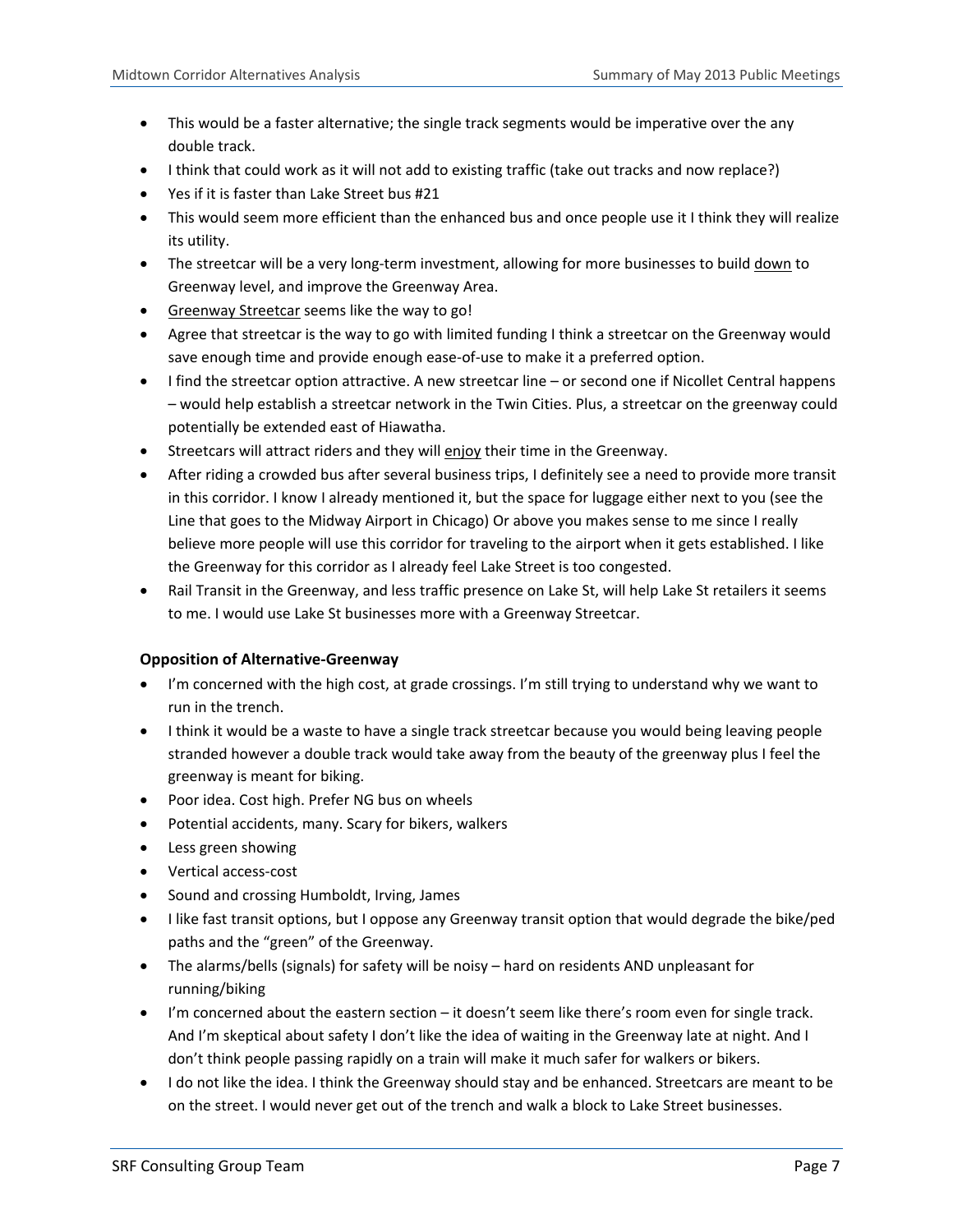- Double track would require high walls in many points of the Greenway. It is a narrow corridor, and would impact the immensely successful bike trail.
- Do not lose even 6" of trail to streetcar! I won't really use it I'd rather play tag in the green space.
- Would NOT prefer any tracks on the Greenway a unique area, path for people rather than machines/streetcar.
- 4-5K use the Midtown Greenway for bikes. It's beautiful and an asset to this city. Streetcar would destroy this unique transitway.
- Keep the Greenway bike oriented.
- No tracks on Greenway.
- Again no to any tracks/streetcar on the Greenway. I realize land could be set aside for potential rail use BUT Minneapolis is identified as a green area - do not make it something else.
- Leave the Greenway alone just leave the trench alone there is not enough room
- Keep the economic vitality on Lake Street. That is the economic center of South Minneapolis. Streetcars on the Greenway will just allow people to pass by all the businesses on Lake Street. It will kill the businesses. I truly don't understand what would be gained with streetcars on the Greenway. It's all residential.
- Shouldn't use trails to build transit.
- There's a reason why just about every streetcar ever built (or being built) was placed directly along urban business districts. Not away from them.
- I question how much use the Greenway/Trolley would get due to not many destinations on that route. Also Challenges with grade negotiation.
- I'm worried about cost and the historic bridges and that it would make more sense to run the BRT in Lake up to Snelling.

#### **General‐Greenway**

- Transit time
- Ridership estimates
- In parts of the greenway there is only room enough to accommodate single track. But frequent double track passing points could be built.
- Why not use LRT technology to conform with other developments and unify transit options? The user experience will be more streamlined metro‐wide.
- Double track on Greenway.
- It provides the speed improvements needed.
- Only one block from Lake St.
- Elevators are an added expense.
- Long lasting effect, safer for bikes, more "eyes on the street."
- Why not on Greenway when CP vacates it?
- Perhaps artistic green wall (plants) divider between streetcar + bike trail can minimize disruption + enhance bikers and peds experience on Greenway.
- Wondering if this would decrease congestion on Lake.
- Faster connection
- I like the streetcar but wonder about the value to the Greenway overall.
- $\bullet$  26<sup>th</sup>/28<sup>th</sup> Street streetcar might work better than Greenway.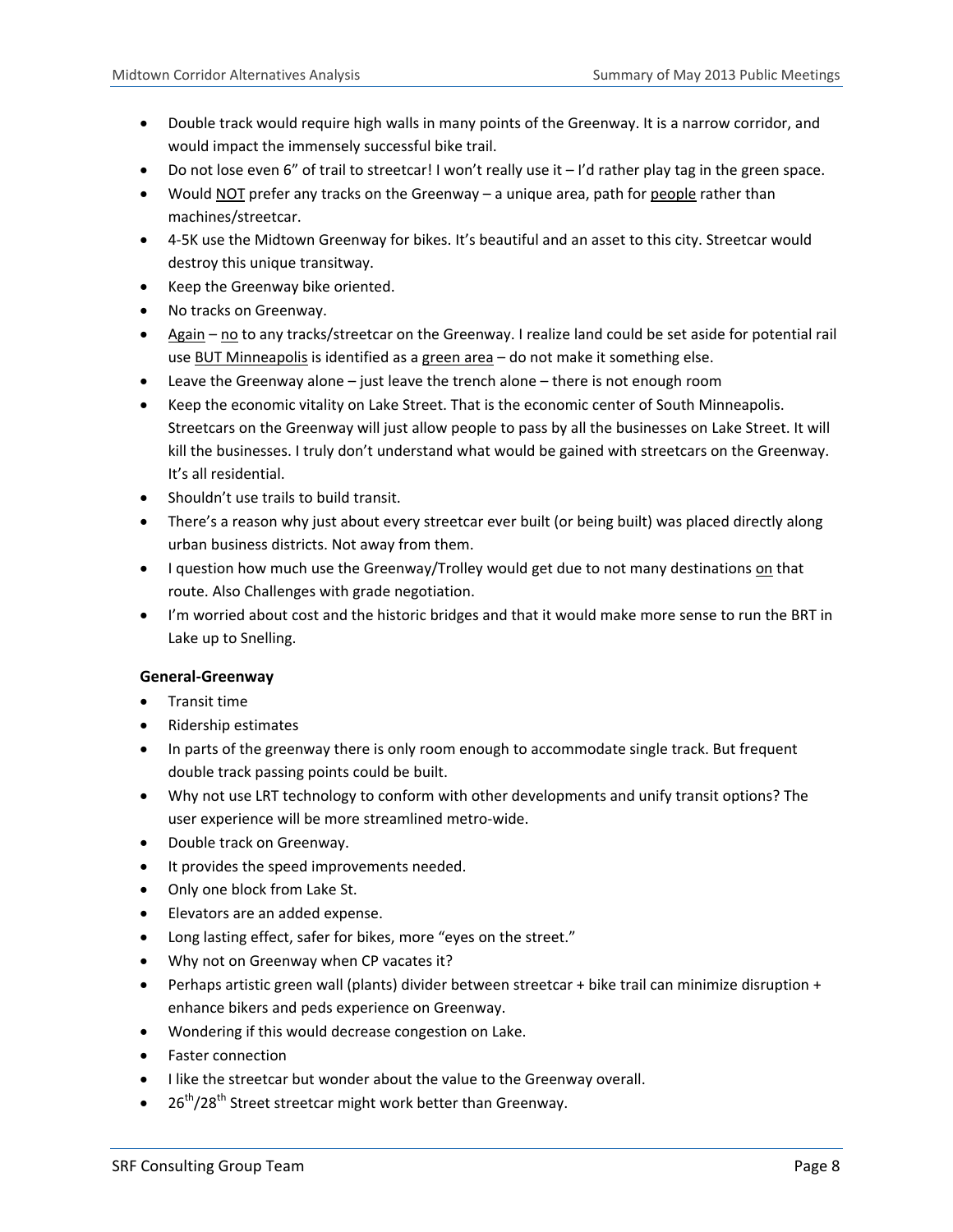- Regarding concern by bikers and peds, there could be a cement/planted wall divider between the streetcar and bike trail.
- If compatible vehicles can be found, I feel that the SWLRT platforms could be shared with the streetcar service. This would also be ideal at the Hiawatha end, though a connecting flyover would be expensive. LRT‐style vehicles should be used since the Greenway doesn't have the space constraints of a true "streetcar".
- Do not think a streetcar would be viable with the type of winters we have. Great that new buses are now more energy efficient and that some of them are now produced in Minnesota.
- Though streetcars, and run by electricity reduce noise we live on Irving within a half block of potential "bells and whistles" when trains go by and cars continue on Irving. I do NOT want a "bells and whistles" stop every 15/20 minutes!! To listen to.
- How will at grade crossings at James, Irving and Humboldt be addressed?
- You would do a world of good by telling the East Isles Community that you will study "no bells" at Irving, James, Humboldt.
- Tell us you are going to study no bells. Use traffic lights.
- Use single LRV to save operational and maintenance costs! That way stations will be LRT-Compatible for future alignment.
- I am interested in hearing how at grade crossings on James, Irving & Humboldt will be handled, obviously, safety is paramount. Every one of my neighbors and friends with whom I have discussed the possibility of a trolley in the Greenway is strongly in favor of it.
- I think a train running in a ditch (in a trendy neighborhood) would make a good additional tourist attraction (not sarcasm).
- Strong consideration should be paid to the value of the Greenway as an attractive, green trail. There are other options for transit on Lake and  $28<sup>th</sup>/26<sup>th</sup>$ . A Greenway transit option should only be explored if other options don't make sense.
- Require private development on southern edge of Greenway to include vertical circulation.
- *Posted on map next to Hennepin Ave S Station:* How will at grade crossings be addressed? (James, Irving, Humboldt).
- *Posted on map next to Hennepin Ave S Station:* How will people access here? Humboldt Irving and James are at grade; easier for pedestrians.
- Service frequency can make or break a system. I'd love 7-minute headings on rail line.
- Harnj used extensively the method of systems in NYC, London and Paris, I can honestly say that walking one block (another from Lake St.) would be a very easy walk as transit use goes. This is a ready‐made "open" subway.
- Crosstown transit the slowest I ever use. The short blocks, heavy vehicle congestion, etc. Make it imperative that the Greenway have rail. Actually, I would prefer light rail on the Greenway, but I guess that's not on the table.
- *Posted on map next to Chicago Ave Station:* Bus Station
- *Posted on map next to Bloomington Ave*: What is total transit time from start to end at Midtown.
- *Posted on map next to Bloomington Ave*: Recently planted trees at Cedar to the east.
- *Posted on map next to West Lake Station*: Share platforms with Green Line to provide future interline opportunities.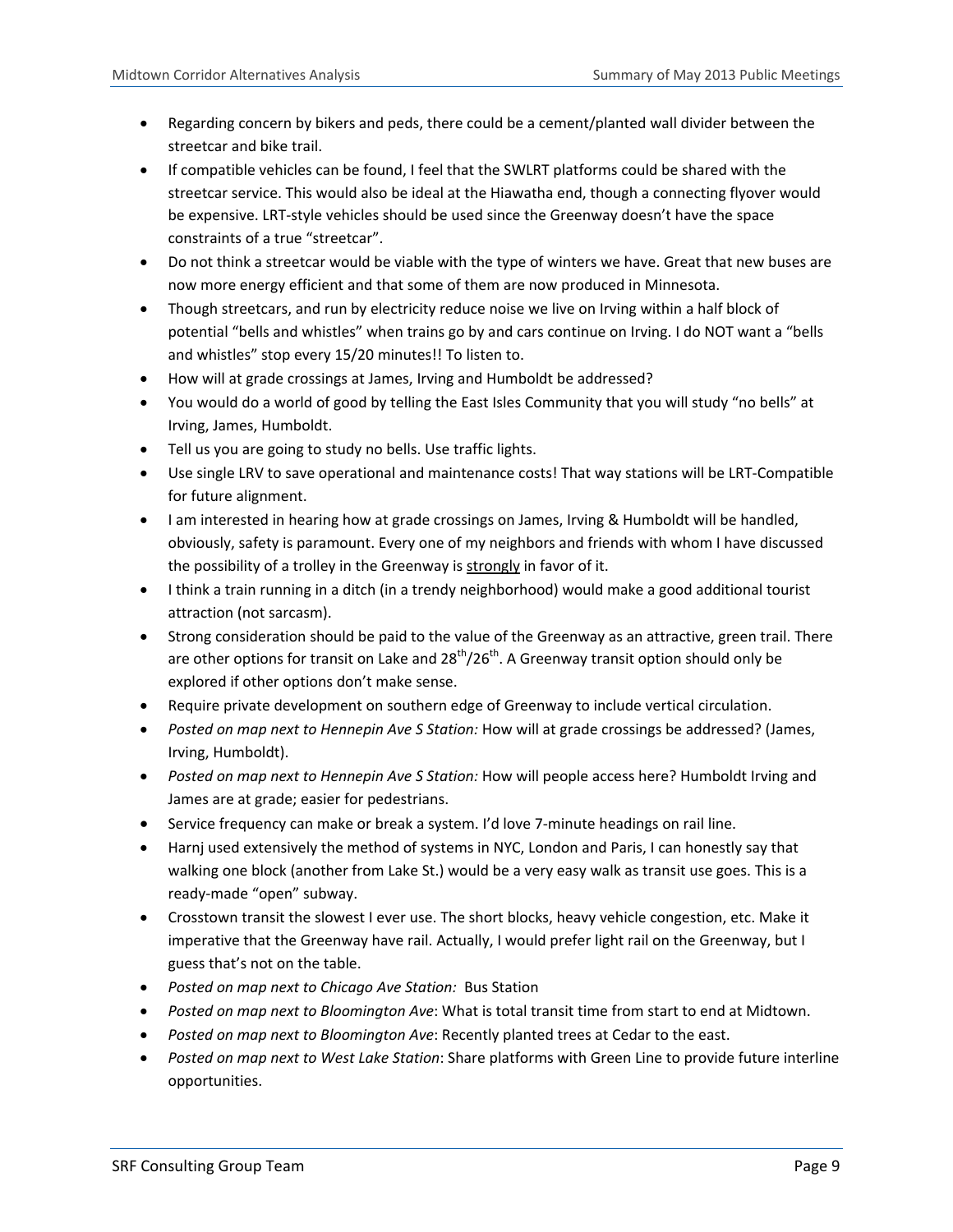- *Posted on map next to Hennepin Ave Station:* Close at least one of Humboldt, Irving, or James at‐ grade intersection or grade separate.
- *Posted on map next to Hennepin Ave Station –* Double‐track LRT‐ready from W. Lake to AT LEAST Hennepin for future LRT routing (southwest LRT or new alignment).
- *Posted on map next to Lyndale Station:* Public Private partnerships to take advantage of the grade separation and provide lower‐cost vertical circulation to stations.

### **Dual Alternative‐Greenway Streetcar and Lake Street Enhanced Bus**

#### **Extension to St. Paul‐Dual Alternative**

- BRT continuing east of Hiawatha would be best, regardless of which option is west of Hiawatha. It could connect with the Green Line and the Snelling BRT.
- *Posted on map next to 31st Ave Station*: BRAVO! For not stopping‐ go to St. Paul.
- *Posted on map next to Midtown Station:* It's very very important that this is connected to University and Snelling. This corridor needs to connect to St. Paul.
- *Posted on map next on to 31st Ave:* Would be really good to continue to on Lake and Marshall east of Hiawatha with some kind of fast transit.

#### **Support of Dual Alternative**

- This is the best option
- If the Greenway is affordable, I would support this alternative. It adds a faster route to St. Paul and would possibly be faster and more efficient than going downtown on LRT first before going to St. Paul.
- Love the long term vision of the combined streetcar/bus option. Invest now in system that serves the future!
- Do this, and please provide for future rail extension to St. Paul.
- Sounds good, don't know if it's politically feasible.
- Combo Good.
- Both investments may be the best choice overall if complementary service is provided. Each mode would have different funding sources, so they could be implemented as funds are available
- I support this idea. While I still believe that the enhanced bus won't be as successful as the streetcar, it would be beneficial to have some kind of improved transit on Lake Street.
- Both would be best long term
- If we can make the funding work, I'm all for it. This could be the best of both worlds.
- Like this.
- Best idea, least cost effective but would be beneficial in long run
- This would be ideal if there is funding based on the alternatives presented; it would speed up transit and add robustness to entire system while allowing a connection to St. Paul
- Over all, the fact that you show this connecting to the University Ave, light rail in St. Paul, it's the best, but most expensive. Connecting bus corridor efficiently to the Midtown Corridor and the University Ave/St. Paul Light Rail.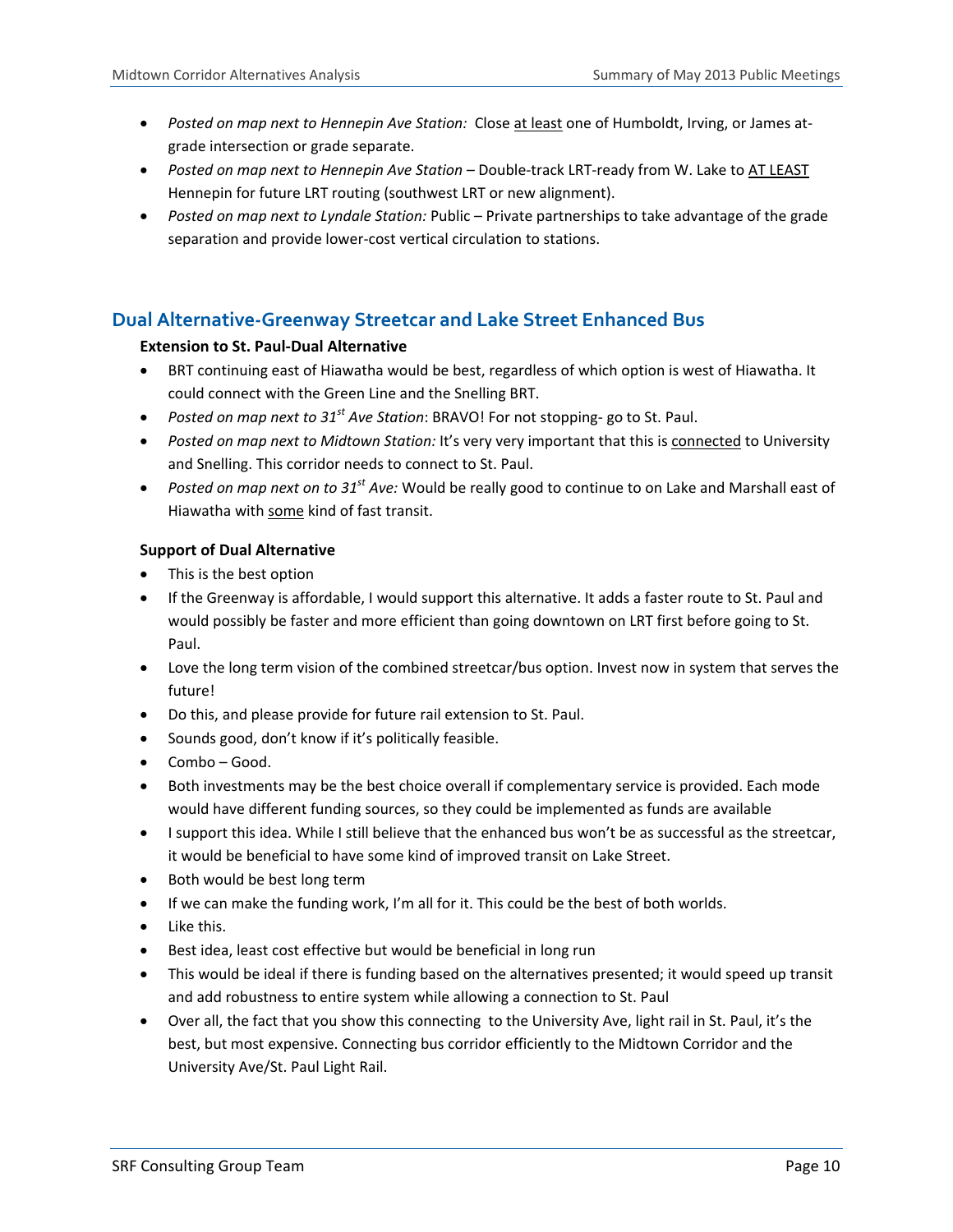#### **Opposition of Dual Alternative**

- NOT A CHOICE. The ridership to St. Paul just won't be there. The length of the route is too long to serve any practical purpose for a transit user.
- Only streetcars are needed on the Greenway, connecting the Green line extension on the west with the blue line on the east. Also, loop should be built on either end so that passengers will always face forward.
- Redundant. Keep the Greenway bike-oriented. Increases lighting but the street car might be a boondoggle.
- Not thrilled
- Seems like overreach, maybe as a future extension
- No. I think dual options will confuse the uninformed or inattentive transit rider. Make it easy and develop within the entire metro‐wide vision
- Too expensive
- Not too wild about it.
- I'd probably prefer a streetcar all the way along the Greenway, East Lake Street, and into St. Paul, but this option would allow similar service. It should be done if the alternative is a streetcar with only the existing bus, which is too slow.
- Greenway streetcar yes "Enhanced" Lake St. a waste of money
- Would suggest options on Lake and  $26^{th}/28^{th}$  between Blue Line and Green Line. Not a supporter on Greenway transit.
- To Midtown Great! The design is great for bus, but having both seems a silly use of \$ and like it divides the riders by two modes
- Well, I like the Lake bus and don't like the Greenway track. I also don't see the need for two lines in the corridor. But I love the extended bus route on the map for this option.
- I like the longer BRT. I think the cost of a streetcar in addition to the bus may not be worth it, and am wondering if they would be competing for the same ridership.
- Too expensive slow

#### **General‐Dual Alternative**

- I think this is a good effort, do both right, though don't water it down to "normal bus with new paint" and 1x hourly trolley.
- I think that more service will continue on Lake St, so it might as well be enhanced, faster service. Then the streetcar could be built in the Greenway, for faster service as funds become available. The Streetcar is more likely to promote economic development in the corridor, through the bikeway is already doing that to some extent.
- Cost
- Ridership estimates
- **•** Transit times
- Sound and crossing Greenway on Humboldt, Irving, James
- Vertical access to/from Greenway
- Connections to intersections between stops
- I wonder how ridership would support both options? It seems that one mode whatever it is should service our needs.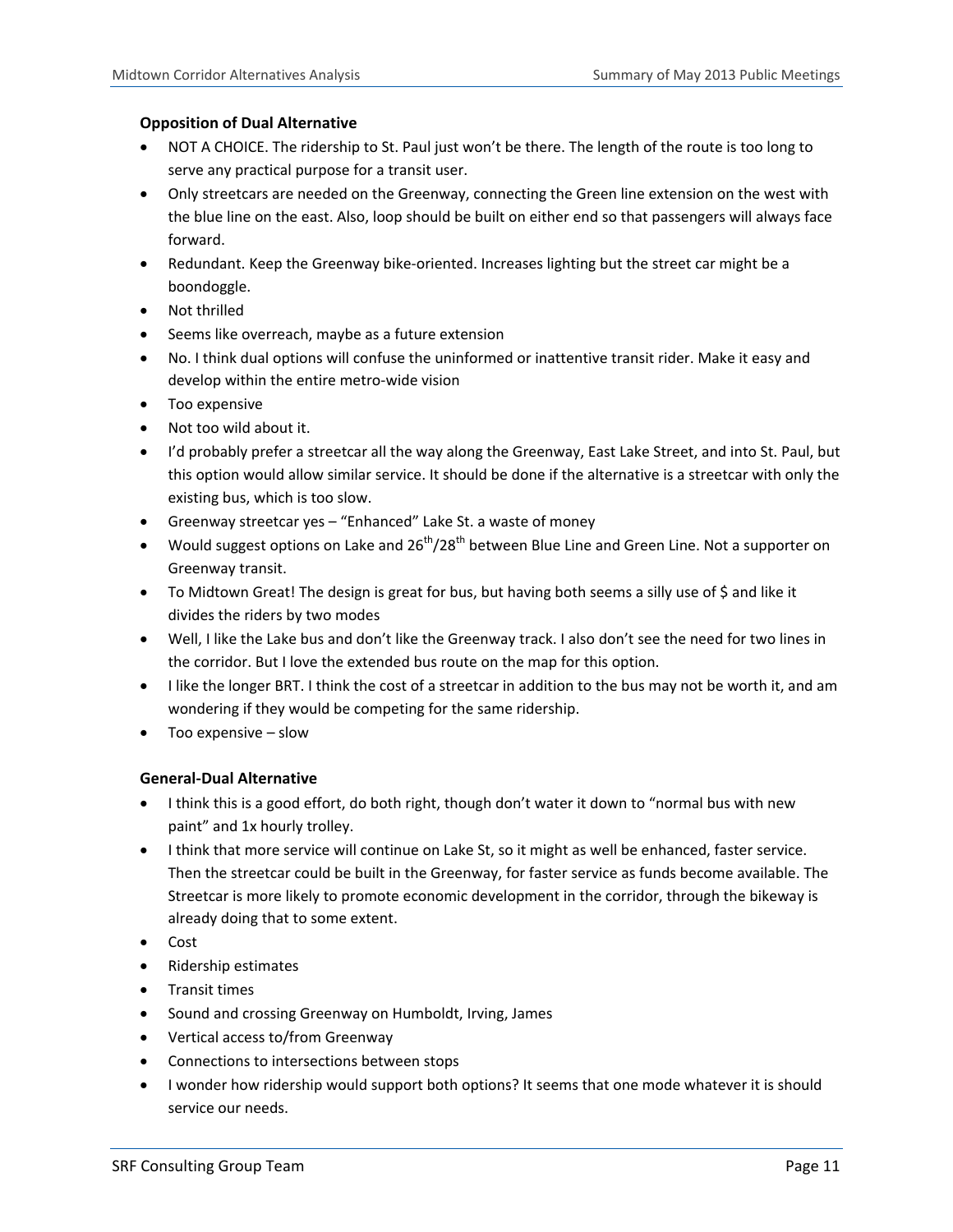- If the ridership and cost is justified, and retailers on Lake St. really want this, it seems like a possible solution. Cost and bus rides times could be a problem.
- Would it be more cost than necessary? I.e. are there enough riders for both? If you had to choose one, choose the one that will go through to St. Paul.
- Full package east west all the way ‐ Expand Green Space
- Full package east west dual track all the way
- A pedestrian friendly Lake St means more traffic for Lake St stores.
- I like LRT connections.
- Connecting between the streetcar and the next transit vehicle can't be too much of a schlep (packages, children, late night, bad weather).
- If BRT and Streetcar are too expensive, please give us the Streetcar. We can then get to St. Paul by going downtown on the Hiawatha LRT.
- Still concerned about traffic on Lake Street.
- Concern about cost not sure there's demand for both? But might be good to reduce overall congestion. Good to have extension further East on Lake/Marshall
- Possibly...but still concerned about space on Lake St.
- Make it fast!! There will always be buses on Lake St for local trips.
- # of buses bunched together at MPH on Lake Street
- Congestion on Lake is horrible now as far east as 29th Ave And Uptown and beyond Hiawatha How would this plan impact that?
- Giving people an alternative to driving would reduce congestion. And congestion isn't necessarily bad anyways.
- *Posted on map next to Calhoun Beach and Calhoun Pkwy West stops*: Existing right of way most cost effective solution
- *Posted on map next to I‐35W and 5th Ave Station:* Think linear part dual track and bike path.
- *Posted on map between Chicago Ave and Bloomington Ave* stops: Why a gap here? No connecting bus routes.
- *Posted on map at Midtown Station*: Run a streetcar from the Greenway under Hiawatha down East Lake Street into St. Paul.
- *Posted on map next to 36th Ave station:* This section seems like a no‐brainer. More connections between Minneapolis/St. Paul and Snelling BRT.
- *Posted on map next to corner between Fry Street station and St. Anthony/I‐94* How do I get downtown? Don't stop we're not there yet.
- *Posted on map next to Nicollet Ave:* Condemn K‐Mart.
- *Posted on map next to Nicollet Ave and 35W:* Combine 35W and Nicollet stations! Save money, increase speed, and create amazing transfer opportunities.
- *Posted on map next on Midtown Station:* Lower this terminus below grade (but open air) so there can be exit down E. Lake/Marshall (put in cut and cover tunnel between Midtown Station Sta. and  $27<sup>th</sup>$  Ave)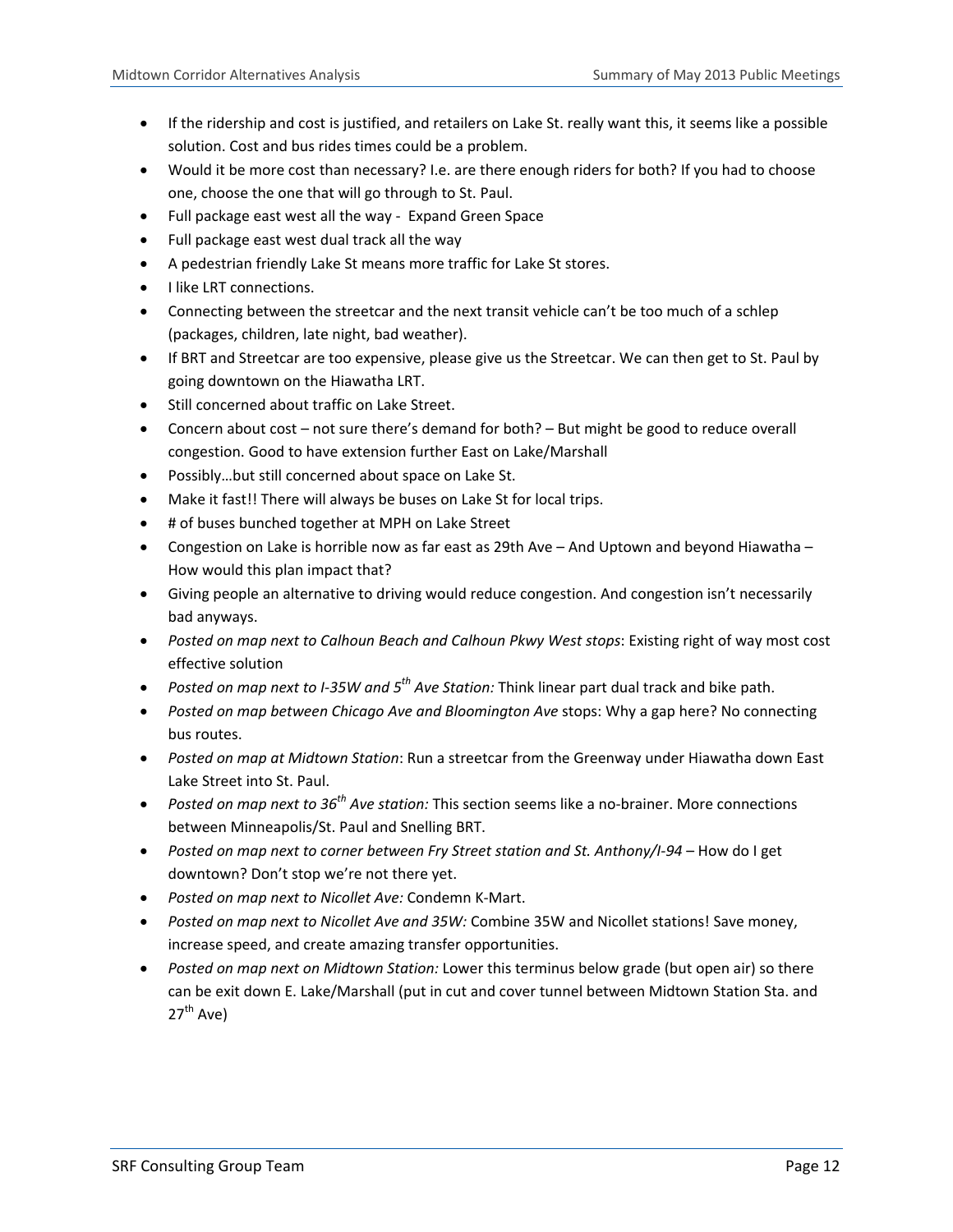## **Feedback on the Public Meetings**

- Regarding today's meeting on 5/21: About six spots in the parking lot were cordoned off when I arrived but someone later made them accessible. I'd suggest being sure all available parking is open at the beginning of the event.
- For open houses put all bus routes on cross streets on layout.
- This is my first Metro transit meeting and I was very impressed by the knowledge of the staff and their interpersonal skills.
- I spoke with some very helpful folks and hadn't attended a meeting before so I had acronym questions – defining acronyms in the PowerPoint would have been helpful.
- Staff was very approachable and informed which I greatly appreciated.
- I liked the multi-lingual resources being available.
- An informal 10‐minute presentation at 6:30 and again at 7:30 pm might have helped answer some of my questions.
- Thank you for listening to public comments.
- Please work hard to get communities of color to these input meetings as South Minneapolis is primarily neighborhoods with communities of color and their voices need to be heard.
- Thank you for providing an opportunity to see and discuss the options! Transparency is important to me.
- Lots of good information
- Easy to understand and very informative
- Pizza next time? Pepperoni?
- Great discussions. Good to see most viable options advance.
- I liked that the feasibility process was outlined and that alternatives that aren't being pursued were presented to give context. That was very helpful.

## **Overall General Comments**

- I wish that CO2 emission of the two options were a factor at this point.; i.e., train very low in emissions, trolley (electricity) can be generated in a more environmentally friendly way than busses can ever be. We cannot continue to burn fossil fuels!
- Beware of too many color names! Using numbers or letters keeps things a little more straightforward for the colorblind. Connections and timing to other lines is very important
- Off topic slightly: Why don't all LRT station display boards always show a minute countdown until the next train? This is a standard feature of every world transit system and it's so strange the best Metro Transit can do is remind us not to take bags from strangers
- The current light rail cars have "0%" wheelchair tie downs per ADA standard we should either pit them in and "man" them, shut down the current system, or post "cripples not welcomed". Or change the law. This is also in the Northstar system.
- Put all bus routes on cross streets on map
- Thank you for serving the majority with these transportation options and building for the future we want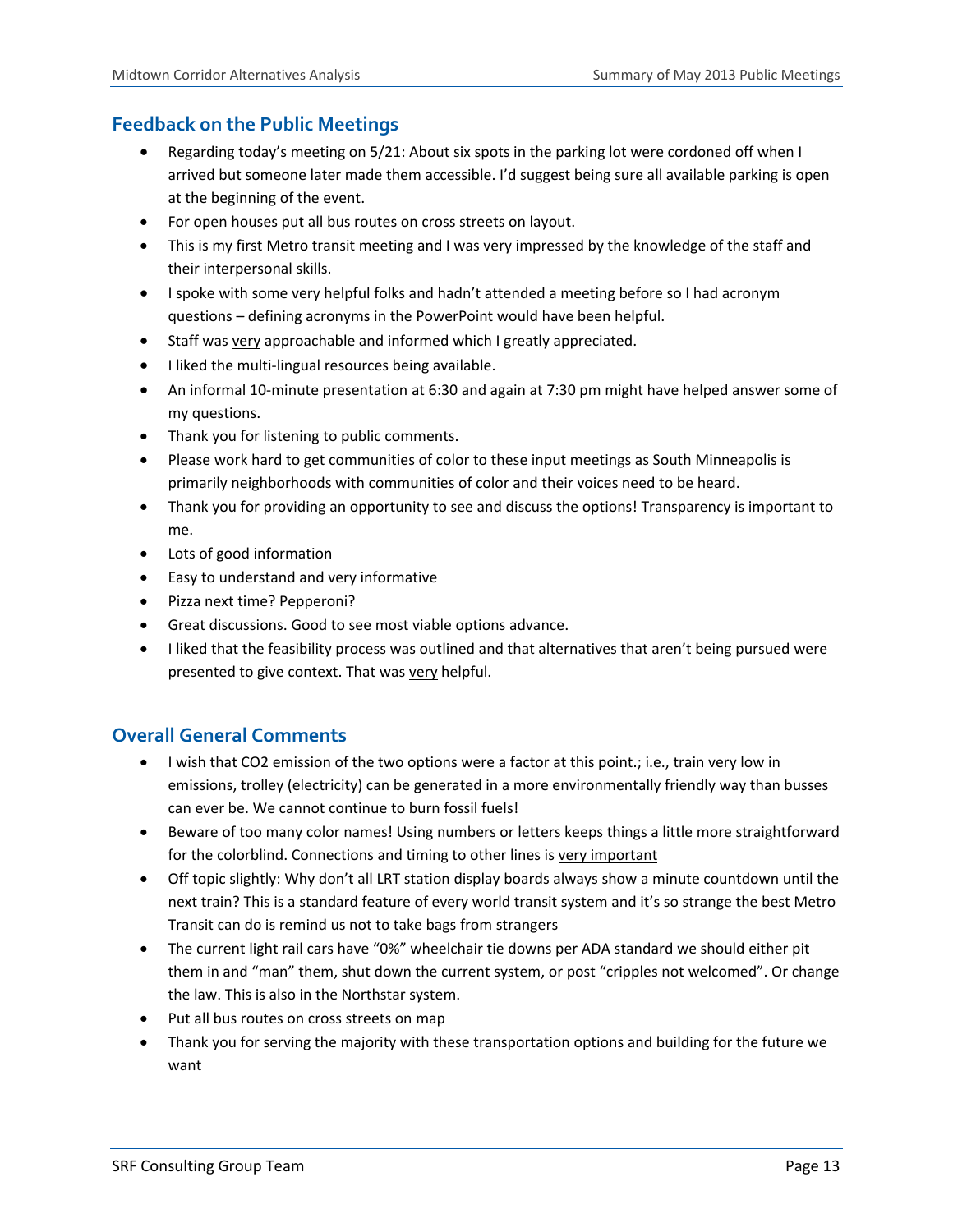- Several years ago, Transit riders in Oslo, Norway were already able to check the real time arrival of the next transit vehicle at their stop with their phones. Predictability and frequency are important. Streetcars are much more attractive to riders than buses. I think it's in the public good to get folks on transit. Transit should be free. Businesses should be given an incentive to pass on to employees who don't drive cars to work
- I don't suppose there's potential for a Cedar Ave streetcar stop is there? Asking because it's closet to my house, I can see the argument for not including it
- If you concentrate on unifying the station areas on the Greenway with Lake Street this will go a long way to making the project a success. Not only that, the human traffic oscillating between the Greenway station areas and Lake Street will create new opportunities for business and city life to cultivate beyond Lake
- Saplings (some, not all) planted on east of Cedar Avenue will have to be removed. The transit stations planned re in the perfect locations. There is already plenty of room to a loop on the east side, next to the large area between the alley and the blue line bridge, and room could be made on the west side by removing trees between the bikeway and the area near where Chowen bends to become Abbott
- Lots of thorough work was done at a crisp pace to narrow options
- It absolutely needs s to extend past Hiawatha into St. Paul. To not do this would be foolish.
- Were there any neighborhood advocates or partners? I would be interested in the local business community's feedback as well as transit users on Lake Street – Specifically called out so that I understand the problems and possibilities through the lens of the local residents!
- I am very interested in seeing how this comes together.
- Good options, want to stay informed. Don't dilute bike/walking options.
- If value capture is used for a streetcar it will be important to understand the funding sources early on so the land use plans correspond to the value available.
- I love biking on the Greenway and LRT but would prefer No Gas Bus with wheels on Greenway.
- I wish more consideration would be given to the idea of connecting the North and South better or at least improving what is there. It is very difficult to get places non-rush hour. It is as if nobody thinks people have the get places (especially on the weekend). What about Route 32 on weekends and earlier service going west recently waited 2 hours in the AM for the 32 to go west. People really do live and work in North Minneapolis, thanks for your consideration
- If ridership would pay for itself then maybe tracks in future!
- **I strongly support connections between the Greenway and Lake St.**
- I am really curious about the furthering data from the Alternatives Analysis. Most of my comments will be influenced by capital cost, ridership, efficiency, and community feedback and values.
- Perfect hook up between Southwest LRT to airport. I bike for 35 years bicycle [illegible] want to keep the Midtown Greenway for biking.
- Too late for major planning. Please don't disrupt and ruin what makes Minneapolis so sweet. It's a beautifully laid out city. The Garden State Parkway cut my home town in half and it affected the economics of East Orange, besides tearing down many beautiful neighborhoods ( my grandma's house, too). My other grandma in Detroit had to give up her Arts and Crafts home for a big highway which also split the town (couldn't walk to the Piggly-Wiggly anymore)